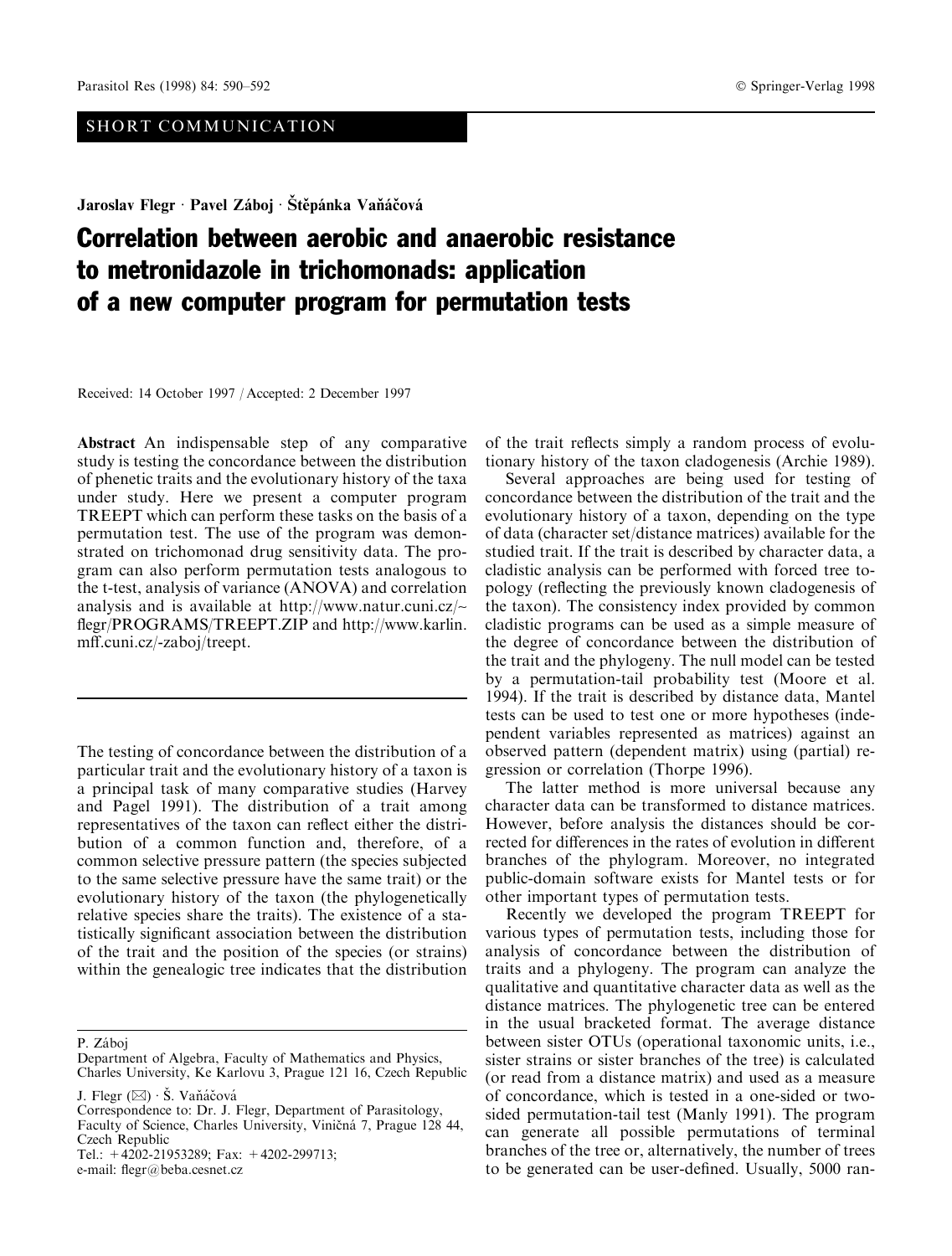Table 1 Susceptibility of *Trichomonas vaginalis* strains to metronidazole<sup>a</sup>

| Strain         | MLC aerobic       |                |                  | MLC anaerobic |                |                  |  |
|----------------|-------------------|----------------|------------------|---------------|----------------|------------------|--|
|                | Mean              | Range          | $\boldsymbol{n}$ | Mean          | Range          | $\boldsymbol{n}$ |  |
| $IR-78$        | 107.20            | $50 - 200$     | 20               | 2.45          | $1.56 - 6.25$  | 20               |  |
| $Tv79-49$      | 1.92              | $1.56 - 6.5$   | 10               | 1.46          | $0.78 - 3.125$ | 10               |  |
| Tv71-96        | 3.35              | $3.125 - 6.25$ | 10               | 1.10          | $0.78 - 1.56$  | 10               |  |
| FF28           | 2.14              | $1.56 - 3.125$ |                  | 1.38          | $0.78 - 3.125$ | 11               |  |
| <b>TALL-MT</b> | 3.125             | 3.125          | 10               | 1.67          | $1.56 - 3.125$ | 10               |  |
| $CP-1$         | 2.01              | $0.78 - 6.25$  |                  | 0.78          | $0.39 - 1.56$  | 11               |  |
| $JH-31A$       | 3.85              | $1.56 - 6.25$  |                  | 1.03          | $0.78 - 1.56$  | 10               |  |
| $C-1:NIH$      | 1.56              | 1.56           | <sub>(</sub>     | 0.78          | 0.78           |                  |  |
| JT             | 2.50              | $1.56 - 3.125$ | <sub>(</sub>     | 0.67          | $0.39 - 0.78$  |                  |  |
| $Tv10-02$      | 4.7               | $3.125 - 12.5$ | 36               | 1.70          | $1.56 - 3.125$ | 48               |  |
| $CDC-85$       | 1000 <sup>b</sup> |                |                  | $16.0^{b}$    |                |                  |  |

Data represent geometric mean MLC values for metronidazole (in µg) as determined by in vitro microtiter plate assay (Tachezy et al. 1993) under aerobic and anaerobic conditions

<sup>b</sup>Data obtained from Müller et al. (1988)

dom trees provide a stable estimation of the P value and can be generated by an ordinary personal computer within seconds.

The use of the program can be demonstrated on trichomonad drug-susceptibility data. Some strains of parasitic protozoan Trichomonas vaginalis show either aerobic or anaerobic resistance to the main antitrichomonad drug metronidazole. The mechanisms of these two types of resistance seem to be different (Cerkasovova et al. 1988). However, the clinical isolates of T. vaginalis isolated from patients refractory to treatment with metronidazole that have thus far been tested have consistently displayed the aerobic type of resistance. Therefore, routine susceptibility assays are performed under aerobic conditions. Preliminary laboratory results suggest a possible correlation between the values for aerobic and anaerobic susceptibility measured in in vitro tests (Lossick et al. 1986). Unpublished drug-susceptibility data available at our department include values for the minimal lethal concentration (MLC) of metronidazole for 11 strains of  $T$ . *vaginalis*.



Fig. 1 Phylogenetic tree created for 11 strains of Trichomonas vaginalis. The geographic origins of the strains are shown in parentheses. The numbers show the OTU-based jackknifing values (in percent), which reflect the statistical support for the existence of particular branches

The MLC values were obtained both under aerobic and anaerobic conditions using a standard microplate assay (Tachezy et al. 1993; Table 1). We used these data to test the correlation between aerobic and anaerobic MLC values. The resistance data showed a non-normal distribution. Therefore, we used a nonparametric Spearman correlation test. The results [Spearman  $R = 0.674$ ,  $t(9) = 2.74$ ] suggested that a significant ( $P = 0.022$ ) correlation existed between the aerobic and anaerobic resistance of the strain. The same results provided a permutation test of correlation implemented in the TREEPT program ( $P = 0.01$ ). Both tests work well under the condition that the data for different strains represent independent observations. Because of the existence of phylogenetic relationships between different strains, this condition can be violated. Therefore, the possible concordance between the drug susceptibility and the strain phylogeny should be tested first. The phylogenetic tree generated for 11 strains of trichomonads using DNA-fingerprinting data by the neighborjoining method (Saitou and Nei 1987) is shown in Fig. 1.

The concordance between the position of the strain within the tree and the aerobic or anaerobic MLC value was estimated by a permutation test, typing:

TREEPT -n 5000  $(((1.92 \ 4.7)(3.35 \ 2.01))$  $((107.2 \t3.125)1000)((2.14 \t2.5)(1.56 \t3.85)))$ 

and

TREEPT  $-n$  5000 ((((1.4 61.7)(1.1 0.78))((2.45 1.67)16.0))  $((1.38 \t0.67)(0.78 \t1.03))),$ 

respectively. The results suggest a significant concordance between aerobic  $(P = 0.014)$  and anaerobic  $(P = 0.0023)$  drug resistance and the strain phylogeny. Therefore, the results of the correlation tests could be positively biased and could not be used with presently available data as a proof of correlation between the two types of drug susceptibility.